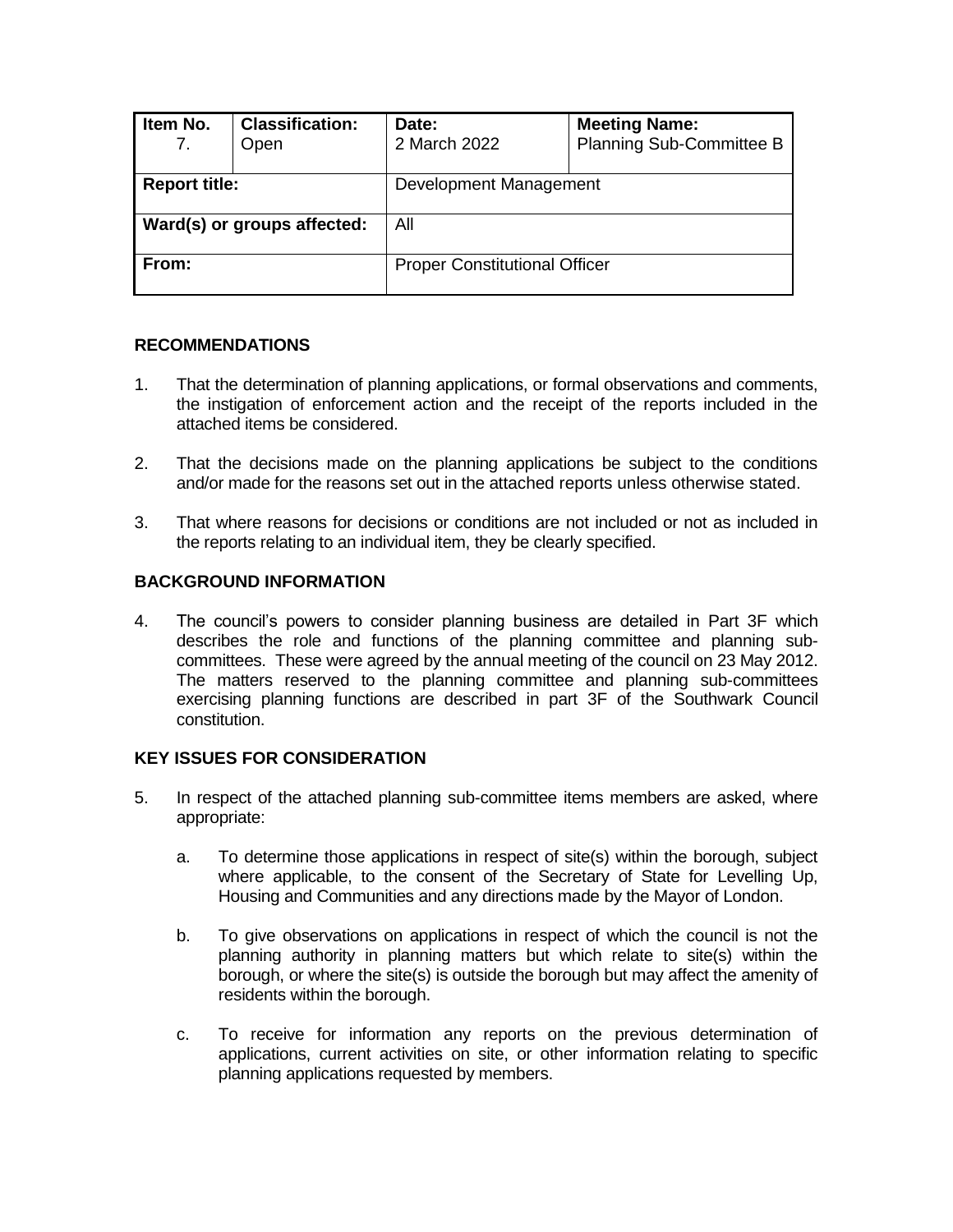- 6. Each of the following items are preceded by a map showing the location of the land/property to which the report relates. Following the report, there is a draft decision notice detailing the officer's recommendation indicating approval or refusal. Where a refusal is recommended the draft decision notice will detail the reasons for such refusal.
- 7. Applicants have the right to appeal to the Secretary of State (vis the Planning Inspectorate) against a refusal of planning permission and against any condition imposed as part of permission. Costs are incurred in presenting the council's case at appeal which maybe substantial if the matter is dealt with at a public inquiry.
- 8. The sanctioning of enforcement action can also involve costs such as process serving, court costs and of legal representation.
- 9. Where either party is felt to have acted unreasonably in an appeal the inspector can make an award of costs against the offending party.
- 10. All legal/counsel fees and costs as well as awards of costs against the council are borne by the budget of the relevant department.

#### **Community impact statement**

11. Community impact considerations are contained within each item.

## **SUPPLEMENTARY ADVICE FROM OTHER OFFICERS**

#### **Director of Law and Governance**

- 12. A resolution to grant planning permission means that the director of planning and growth is authorised to grant planning permission. The resolution does not itself constitute the permission and only the formal document authorised by the subcommittee and issued under the signature of the director of planning and growth constitutes a planning permission. Any additional conditions required by the subcommittee will be recorded in the minutes and the final planning permission issued will reflect the requirements of the planning sub-committee.
- 13. A resolution to grant planning permission subject to legal agreement means that the director of planning and growth is authorised to issue a planning permission subject to the applicant and any other necessary party entering into a written agreement in a form of words prepared by the director of law and governance, and which is satisfactory to the director of planning and growth. Developers meet the council's legal costs of such agreements. Such an agreement is entered into under section 106 of the Town and Country Planning Act 1990 or under another appropriate enactment as determined by the director of law and governance. The planning permission will not be issued unless such an agreement is completed.
- 14. Section 70 of the Town and Country Planning Act 1990 as amended requires the council to have regard to the provisions of the development plan, so far as material to the application, to local finance considerations and to any other material considerations when dealing with applications for planning permission. Local finance considerations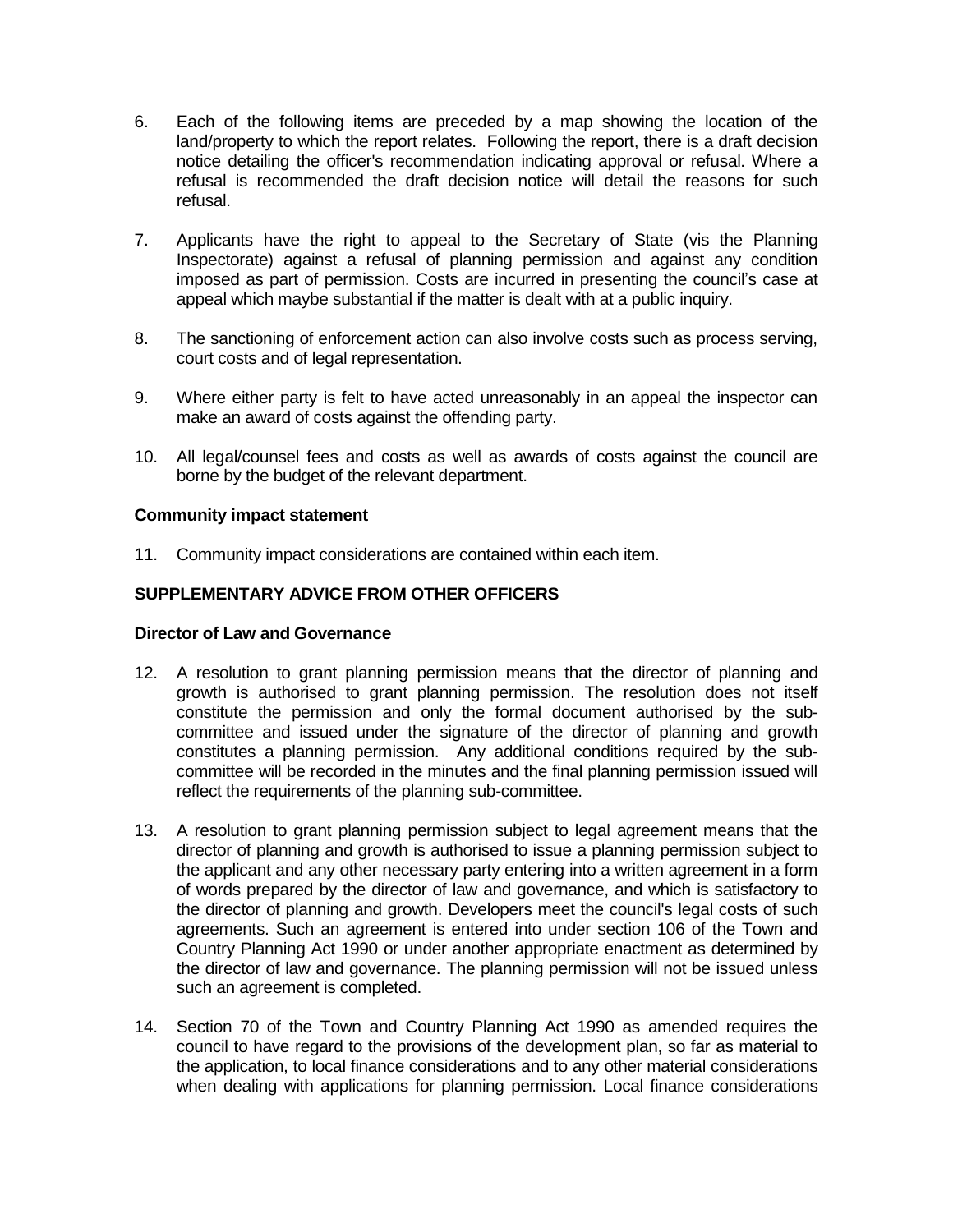are discussed further in paragraph 18 below and material considerations in paragraph 17.

15. Where there is any conflict with a policy contained in the development plan, the conflict must be resolved in favour of the policy contained in the last document to be adopted, approved or published as part of the development plan, (s38(5) Planning and Compulsory Purchase Act 2004).

Section 38(6) of the Planning and Compulsory Purchase Act 2004 provides that where, in making any determination under the planning Acts, regard is to be had to the development plan, the determination shall be made in accordance with the plan unless material considerations indicate otherwise. The development plan for Southwark is now the London Plan 2021 and the Southwark Plan 2022.

- 16. Case law has established that to be *material* the considerations must (i) relate to a planning purpose and not any ulterior purpose. A planning purpose is one that relates to the character and use of land (ii) must fairly and reasonably relate to the development permitted and (iii) must not be so unreasonable that no reasonable planning authority would have regard to them.
- 17. Section 143 of the Localism Act 2011 amended Section 70 of the Town and Country Planning Act 1990 and provides that local finance considerations (such as government grants and other financial assistance such as New Homes Bonus) and monies received through Community Infrastructure Levy (CIL) (including the Mayoral CIL) are a material consideration to be taken into account in the determination of planning applications in England. However, the weight to be attached to such matters remains a matter for the decision-maker.
- 18. Regulation 122 of the Community Infrastructure Levy (CIL) regulations 2010, provides that "a planning obligation may only constitute a reason for granting planning permission if the obligation is:
	- a. necessary to make the development acceptable in planning terms;
	- b. directly related to the development; and
	- c. fairly and reasonably related in scale and kind to the development.

A planning obligation may only constitute a reason for granting planning permission if it complies with the above statutory tests. Planning permissions cannot be bought or sold. Benefits which provide a general benefit to the community rather than being proposed for a proper planning purpose affecting the use of the land, will not satisfy the test.

- 19. The obligation must also be such as a reasonable planning authority, duly appreciating its statutory duties can properly impose i.e. it must not be so unreasonable that no reasonable authority could have imposed it. Before resolving to grant planning permission subject to a legal agreement members should therefore satisfy themselves that the subject matter of the proposed agreement will meet these tests.
- 20. The National Planning Policy Framework (NPPF) was last updated in July 2021The NPPF is supplemented by detailed planning practice guidance (PPGs) on a number of